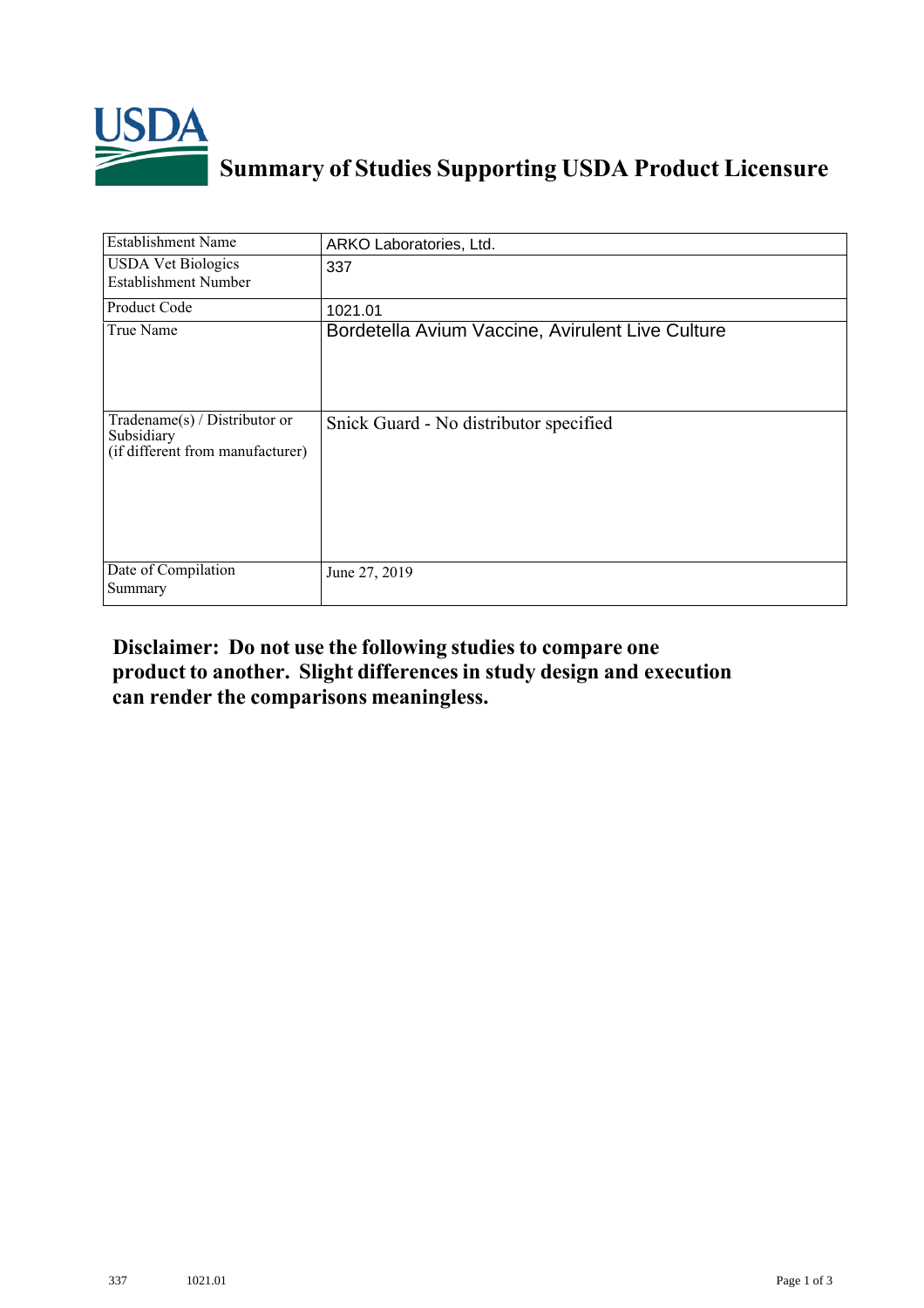| <b>Study Type</b>              | Efficacy                                                                                                                                                                            |
|--------------------------------|-------------------------------------------------------------------------------------------------------------------------------------------------------------------------------------|
| <b>Pertaining to</b>           | Bordetella avium                                                                                                                                                                    |
| <b>Study Purpose</b>           | <b>Efficacy against Bordetellosis</b>                                                                                                                                               |
| <b>Product Administration</b>  |                                                                                                                                                                                     |
| <b>Study Animals</b>           | Turkeys                                                                                                                                                                             |
| <b>Challenge Description</b>   |                                                                                                                                                                                     |
| <b>Interval observed after</b> |                                                                                                                                                                                     |
| challenge                      |                                                                                                                                                                                     |
| <b>Results</b>                 | Study data were evaluated by USDA-APHIS prior to product<br>licensure and met regulatory standards for acceptance at the time<br>of submission. Study data are no longer available. |
| <b>USDA Approval Date</b>      | 2001                                                                                                                                                                                |